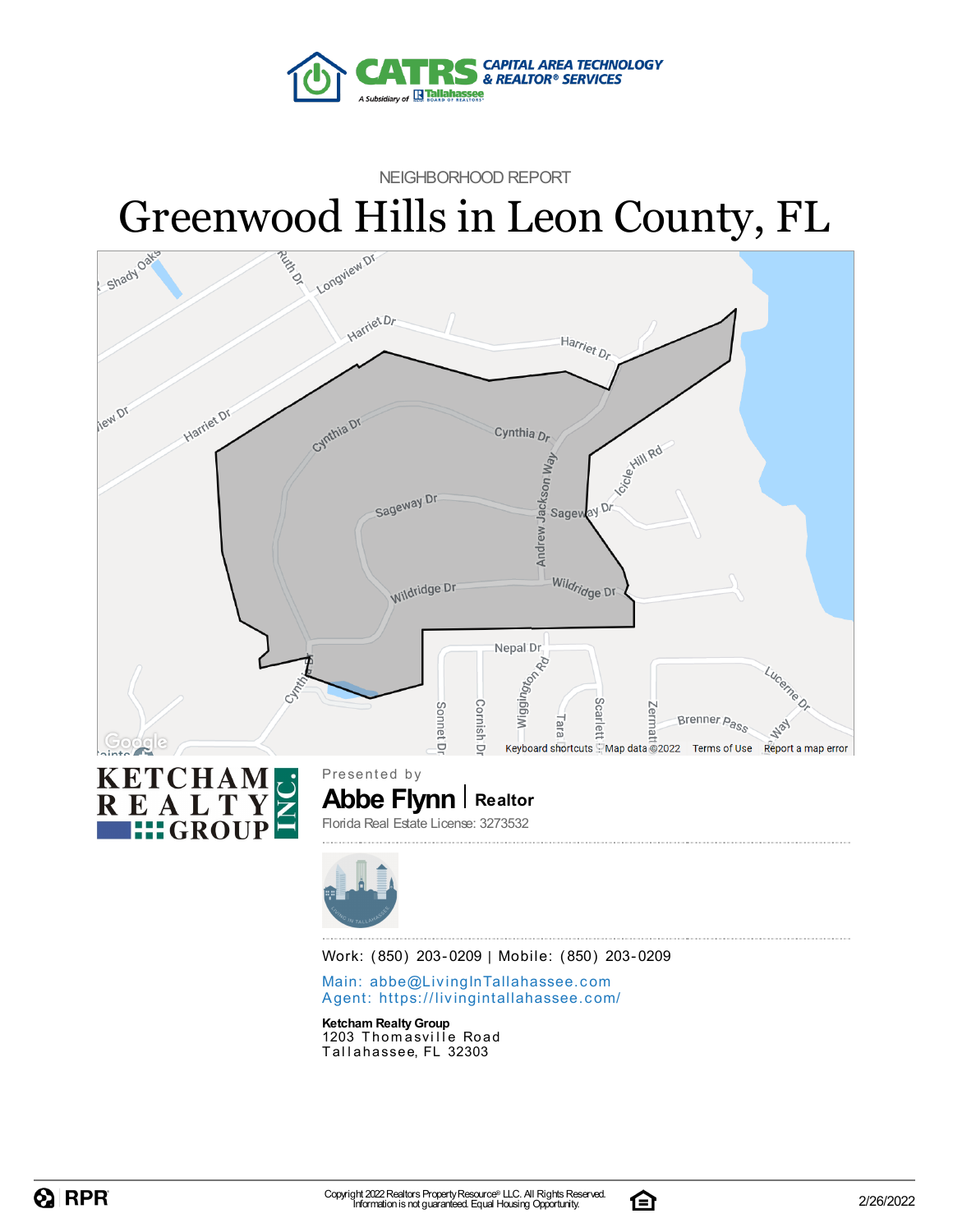# Neighborhood: Housing Stats and Charts

|                                                         | <b>Greenwood Hills</b> | <b>Leon County</b> | <b>Florida</b> | <b>USA</b> |
|---------------------------------------------------------|------------------------|--------------------|----------------|------------|
| <b>Median Estimated Home Value</b>                      | \$357K                 | \$253K             | \$344K         | \$307K     |
| <b>Estimated Home Value 12-Month Change</b>             | $+16.2%$               | $+10.7%$           | +23.9%         | $+20.7%$   |
| <b>Median List Price</b>                                |                        | \$275K             | \$365K         | \$130K     |
| <b>List Price 1-Month Change</b>                        |                        | $+1.9%$            | $+1.6\%$       | $-4.1%$    |
| List Price 12-Month Change                              |                        | $+12.2\%$          | +21.1%         | $+3.6%$    |
| <b>Median Home Age</b>                                  | 40                     | 36                 | 35             | 42         |
| Own                                                     | 83%                    | 53%                | 65%            | 64%        |
| Rent                                                    | 17%                    | 47%                | 35%            | 36%        |
| \$ Value of All Buildings for which Permits Were Issued |                        | \$297M             | \$36.9B        | \$307B     |
| % Change in Permits for All Buildings                   |                        | $+15%$             | $+15%$         | $+13%$     |
| % Change in \$ Value for All Buildings                  |                        | በ%                 | $+11\%$        | $+10%$     |

#### Median Listing Price vs. Listing Volume

Thischart comparesthe listing price and listing volume for homesin an area. Listing pricesoften followlisting volume, with a time lag, because supply can drive price movements.

Data Source: On- and off-market listings sources

Update Frequency: Monthly

**Median List Price Listing Volume** 

| <b>Median List Price</b>    |             |            |            |             |             |             |            |
|-----------------------------|-------------|------------|------------|-------------|-------------|-------------|------------|
| \$400K ···········          |             |            |            |             |             |             |            |
| \$300K ···················  |             |            |            |             |             |             |            |
|                             |             |            |            |             |             |             |            |
|                             |             |            |            |             |             |             |            |
| $S_0 \cdots$<br>Jan<br>"19" | Jul<br>"19" | Jan<br>'20 | Jul<br>'20 | Jan<br>"21" | Jul<br>"21" | Jan<br>"22" | Jul<br>22' |
| <b>Listing Volume</b>       |             |            |            |             |             |             |            |
|                             |             |            |            |             |             |             |            |
| 5                           |             |            |            |             |             |             |            |
| 2.                          |             |            |            |             |             |             |            |
| $0 -$                       |             |            |            |             |             |             |            |
| Jan<br>'19                  | Jul<br>'19  | Jan<br>'20 | Jul<br>'20 | Jan<br>'21  | Jul<br>'21  | Jan<br>'22  | Jul<br>22' |

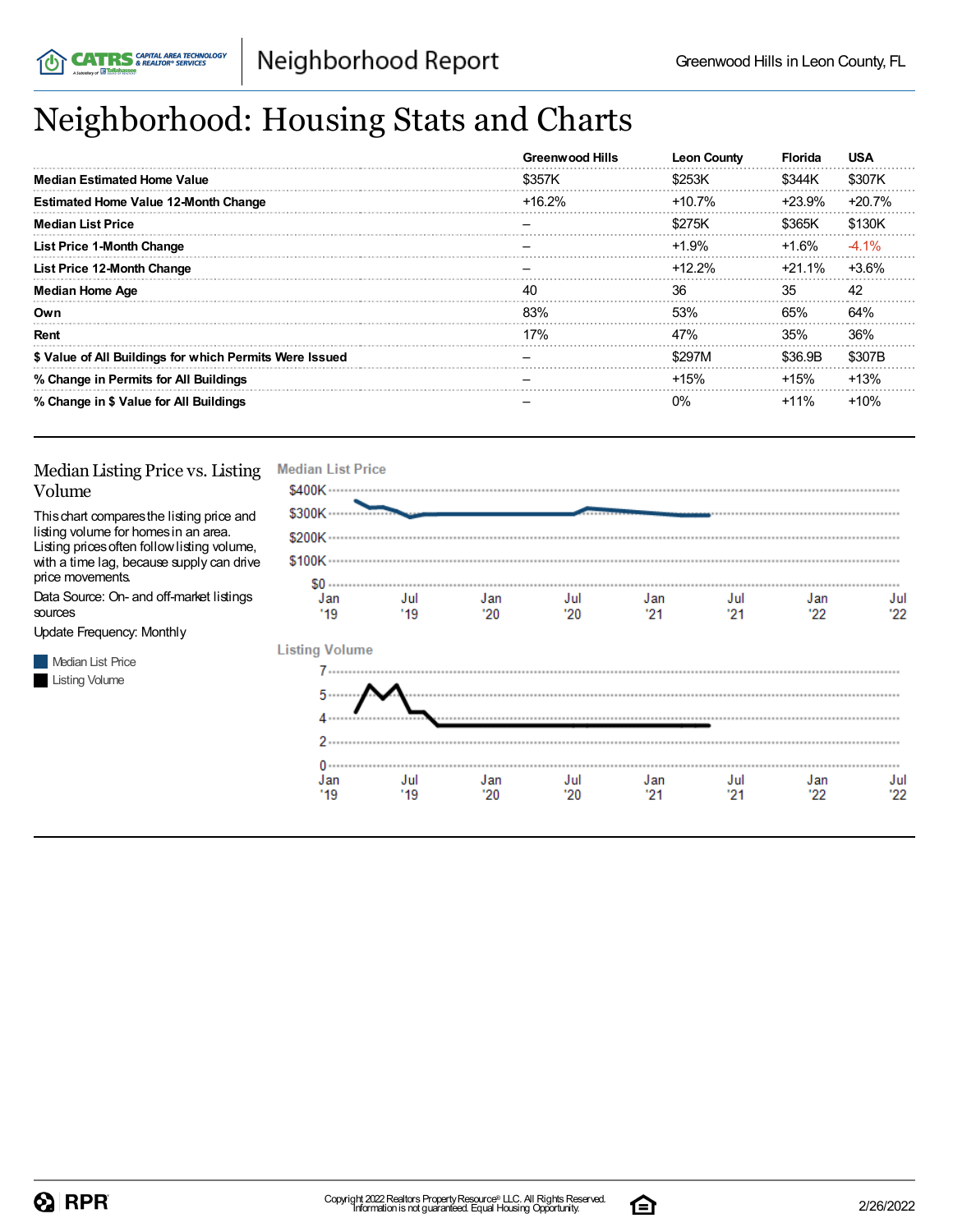# Neighborhood: People Stats and Charts

|                               | Greenwood Hills | Count |       | USA      |
|-------------------------------|-----------------|-------|-------|----------|
|                               | .86K            | 290K  | 20.9M | 325M     |
| <b>tion Density per Sq Mi</b> | .78K            |       | 39C   |          |
| Change since 2010             | $+4.4\%$        | +6 ጸ% | 13%   | $-7.7\%$ |
| Median Age                    |                 |       |       | 38       |
| Male / Female Ratio           | 3%              | 7%،   | 100/  |          |

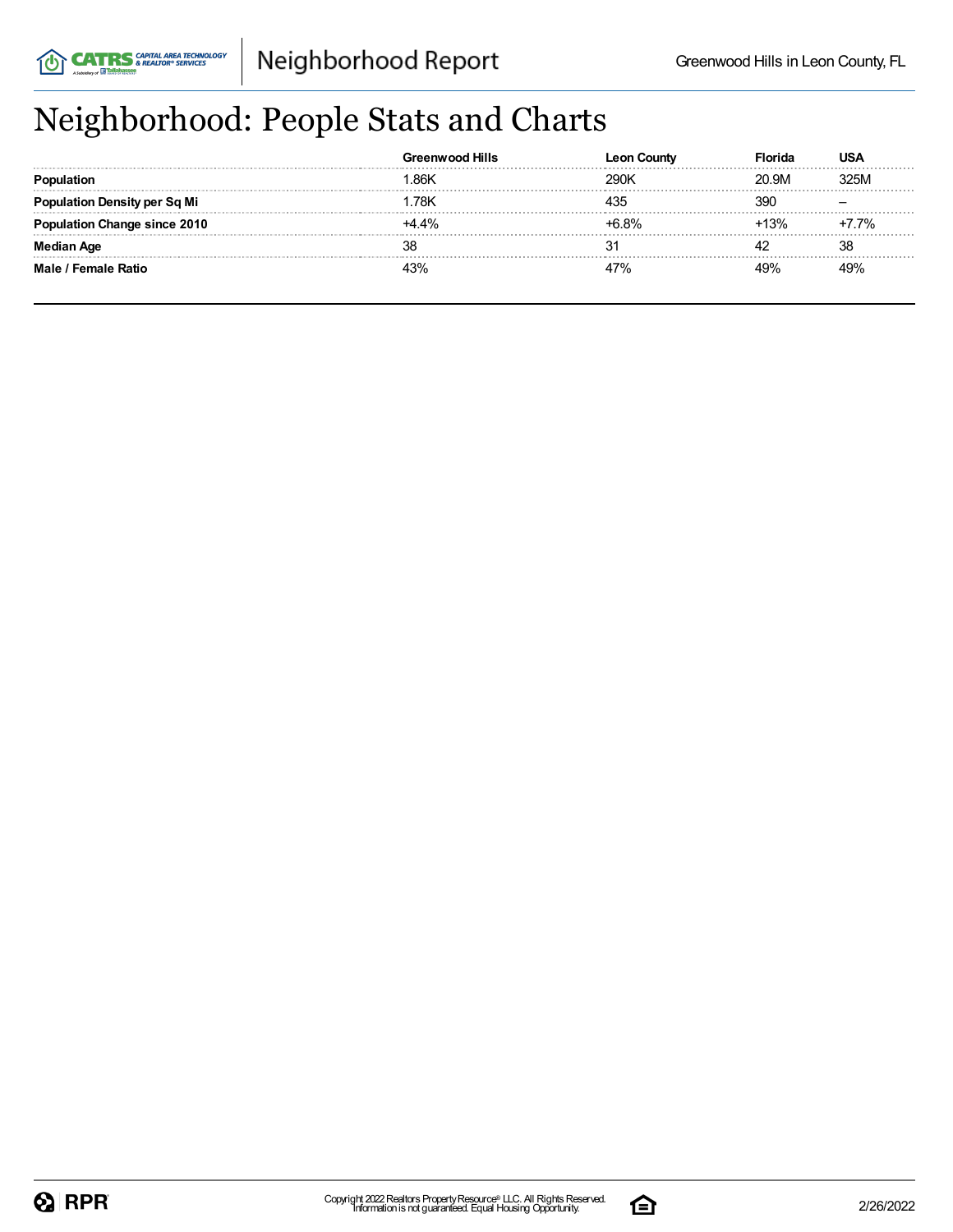### Neighborhood Report

**CATRS** & REALTOR® SERVICES



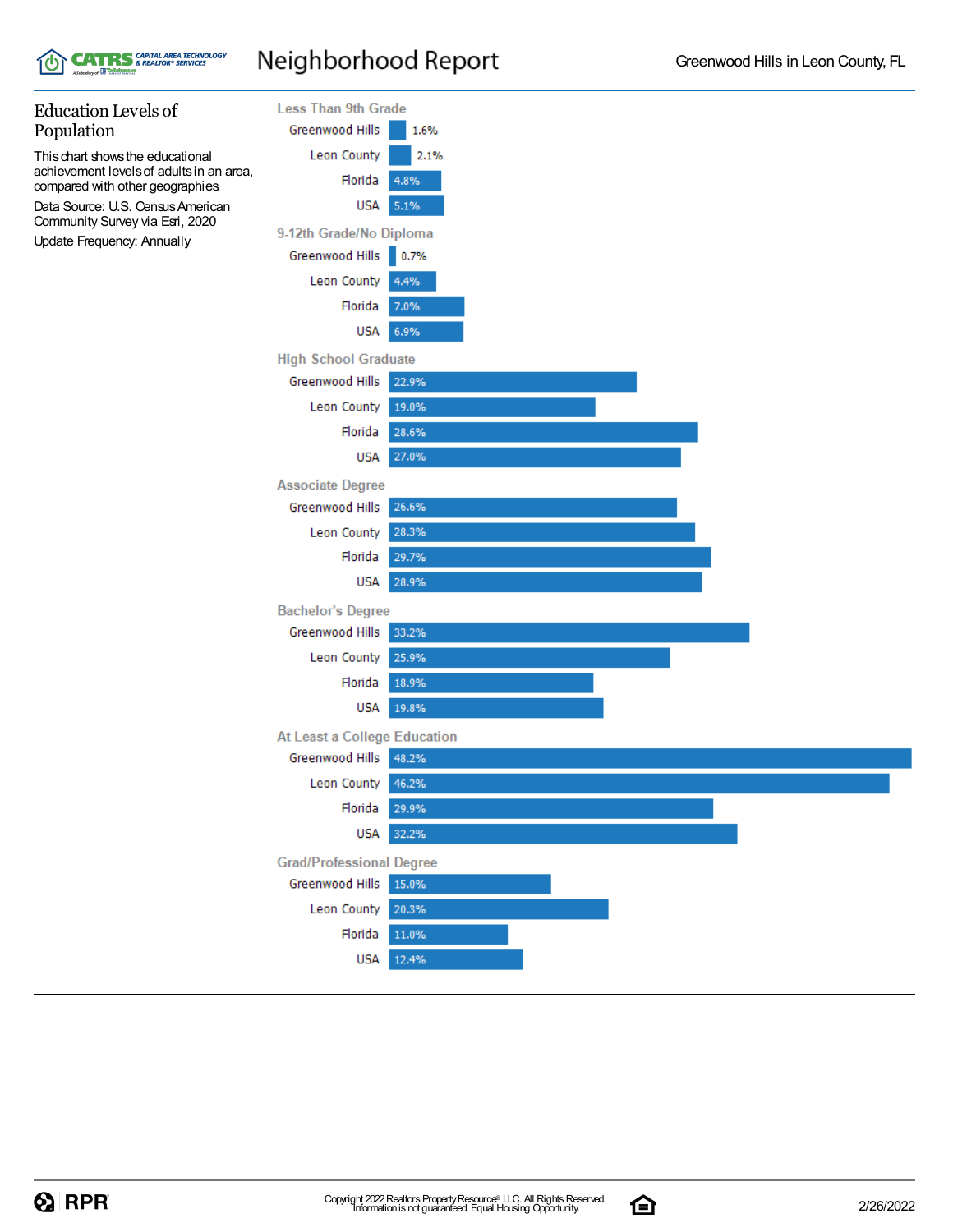

### Neighborhood Report



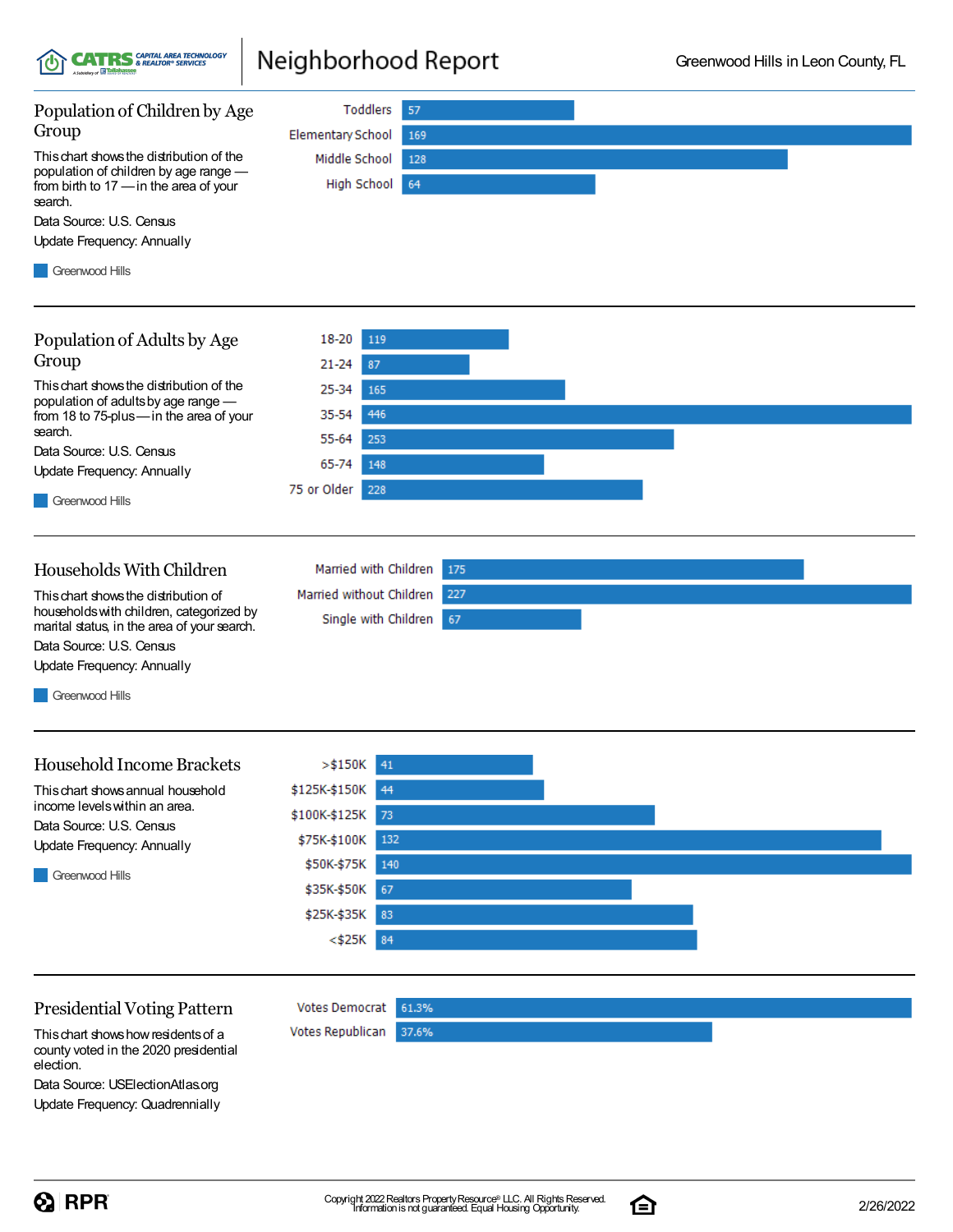# Neighborhood: Economic Stats and Charts

|                   | <b>Greenwood Hills</b> |          |          |          |
|-------------------|------------------------|----------|----------|----------|
| Income Per Capita | \$27,403               | 30.586   | \$31.619 | \$34,103 |
| usehold Income    | \$64,500               | \$53,106 |          |          |
| : Rate            |                        | 3.5%     | ` 6%     |          |
| Number            |                        | 5.54K    |          |          |
| Number            |                        | 152K     | 10.3M    |          |
| r Force Number    |                        |          | ⊦6M      |          |

### Unemployment Rate

**CATRS** & REALTOR® SERVICES



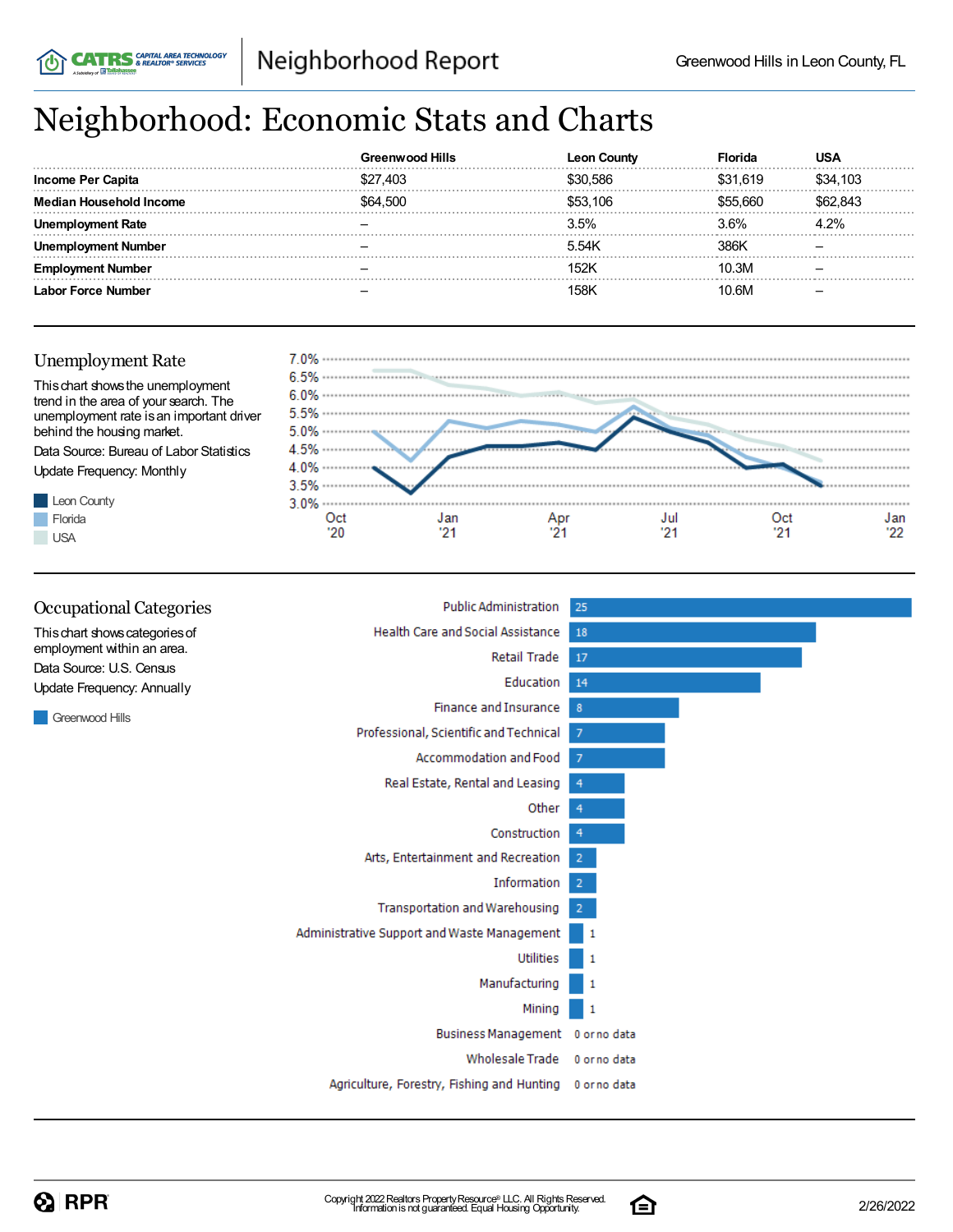# Neighborhood: Quality of Life Stats and Charts

Quality of Life in–

|                                                         | <b>Greenwood Hills</b> |      |       |  |
|---------------------------------------------------------|------------------------|------|-------|--|
| Elevation (in feet)                                     | .624                   |      |       |  |
| Annual Rainfall (in inches)                             | 60                     | 60   | 56.39 |  |
| Annual Snowfall (in inches)                             |                        | በ በ3 |       |  |
| Days of Full Sun (per year)                             | 98                     | 98   | 98    |  |
| Travel Time to Work (in minutes)                        |                        |      |       |  |
| <b>Water Quality - Health Violations</b>                |                        |      |       |  |
| <b>Water Quality - Monitoring and Report Violations</b> |                        |      |       |  |
| <b>Superfund Sites</b>                                  |                        |      | 91    |  |
| <b>Brownfield Sites</b>                                 | Nr                     |      | 'es   |  |

| <b>Average Commute Time</b>                                    | <15 Minutes 13.0%   |      |
|----------------------------------------------------------------|---------------------|------|
| This chart shows average commute times                         | 15-30 Minutes 63.0% |      |
| to work, in minutes, by percentage of an<br>area's population. | 30-45 Minutes 20.1% |      |
| Data Source: U.S. Census                                       | 45-60 Minutes       | 2.5% |
| Update Frequency: Annually                                     | $>1$ Hour 1.5%      |      |
| Greenwood Hills                                                |                     |      |

| How People Get to Work                                                           | Drive/Carpool/Motorcycle 891 |  |
|----------------------------------------------------------------------------------|------------------------------|--|
| This chart shows the types of                                                    | Work at Home 18              |  |
| transportation that residents of the area<br>you searched use for their commute. | Walk 0                       |  |
| Data Source: U.S. Census                                                         | Public Transit 0             |  |
| Update Frequency: Annually                                                       | Bicycle 0                    |  |
|                                                                                  |                              |  |

| Walkability Scores (out of 5)                                                                                                                                                                                   | <b>Overall Score</b> | <b>Amenity Score</b> | eisure Score |
|-----------------------------------------------------------------------------------------------------------------------------------------------------------------------------------------------------------------|----------------------|----------------------|--------------|
| This neighborhood or ZIP code is rated<br>for walking access to general points of<br>interest, reflected in the overall score,                                                                                  |                      |                      |              |
| plus amenities (such as retail stores) and<br>leisure (such as restaurants and parks).<br>Other factors considered in the scores are<br>street types, weather, public<br>transportation and population density. | 0.2                  | 0.2                  | 0.2          |
| Data Source: Maponics                                                                                                                                                                                           |                      |                      |              |
| Update Frequency: Quarterly                                                                                                                                                                                     |                      |                      |              |

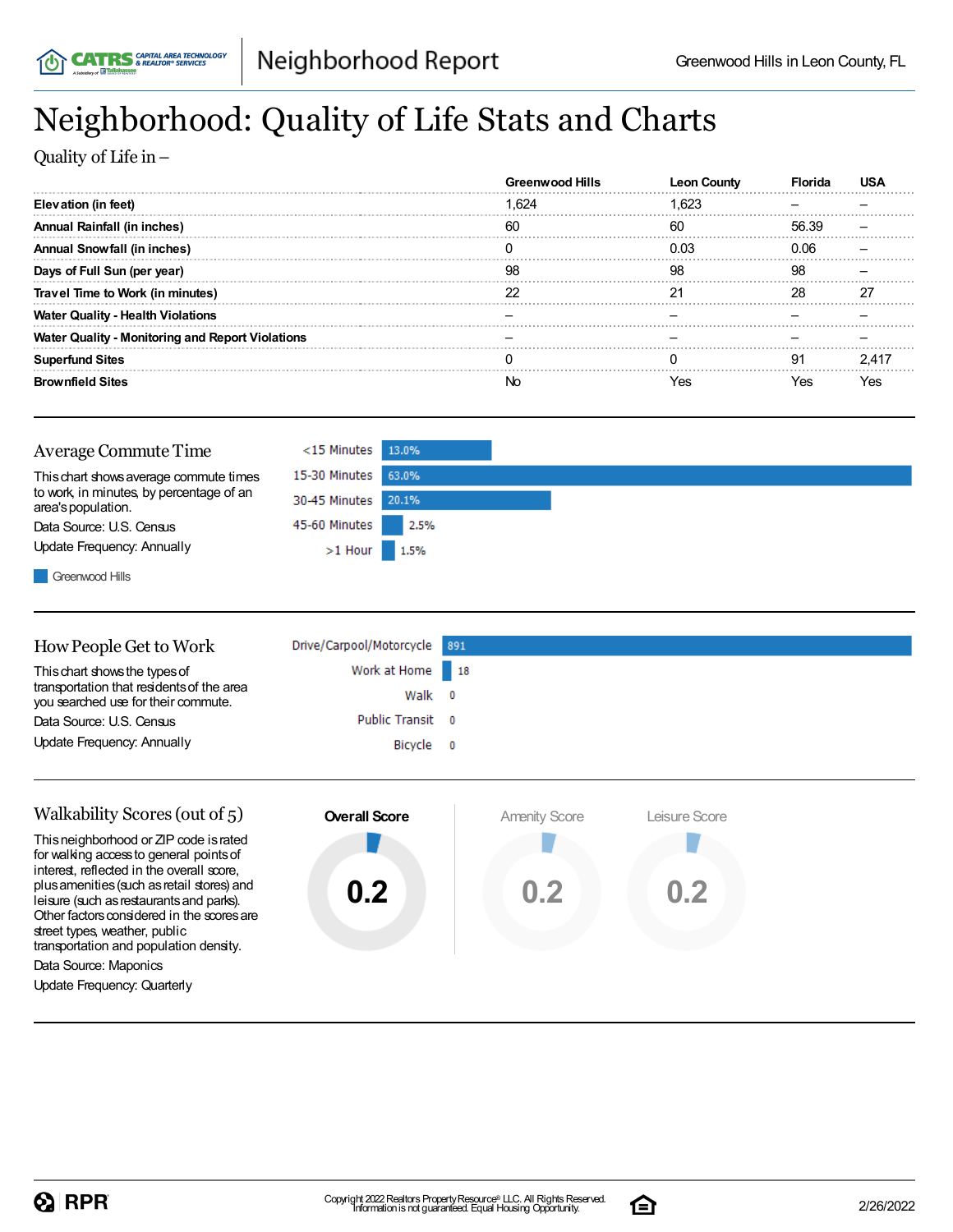

### Neighborhood Report